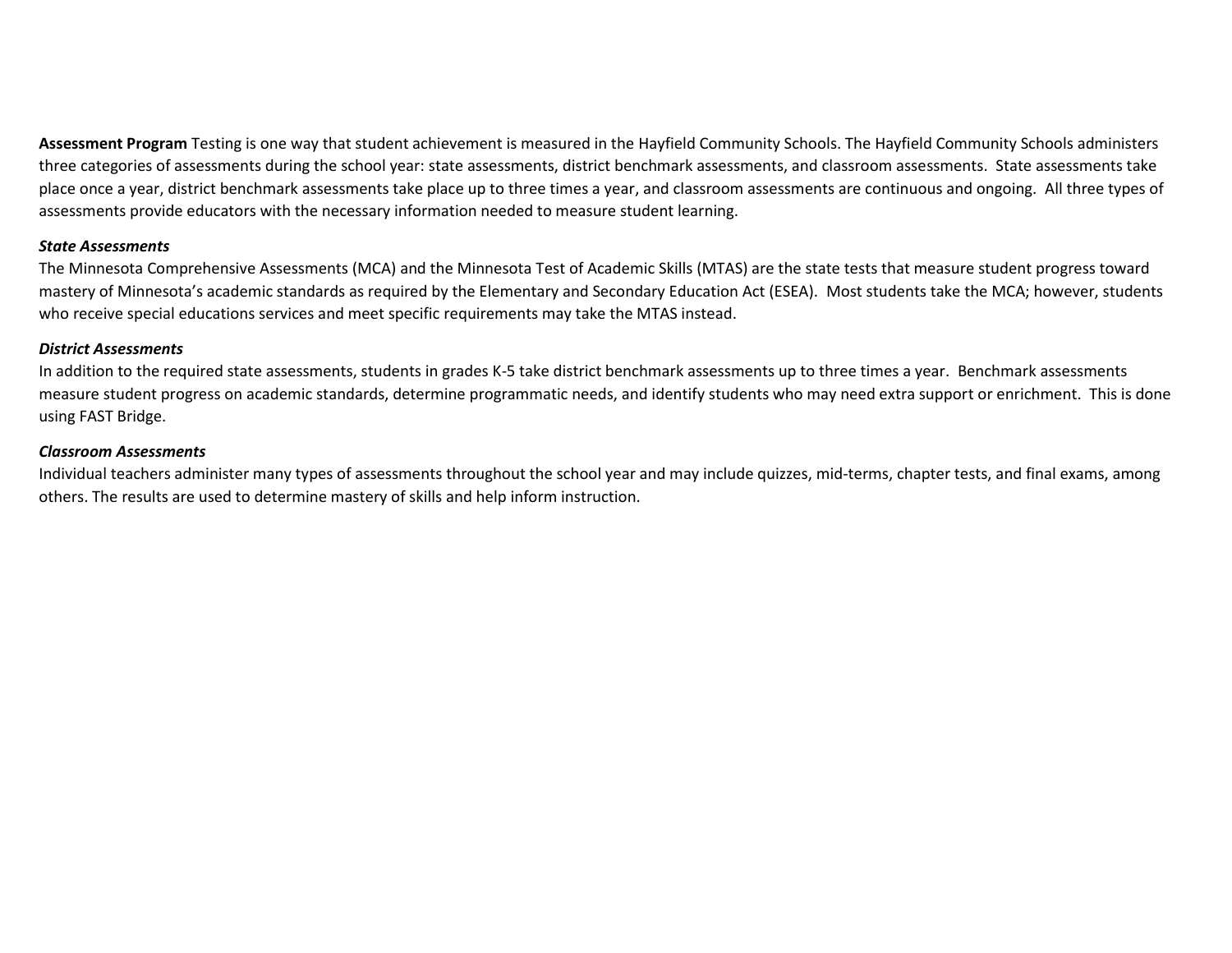| Date                                                           | <b>Assessment</b>                           | Grade     | <b>Purpose</b>               | <b>Required By</b> | <b>Duration</b><br><b>Per Student</b> |  |  |  |
|----------------------------------------------------------------|---------------------------------------------|-----------|------------------------------|--------------------|---------------------------------------|--|--|--|
| Sept $7 -$ Sept 28<br>$Jan 4 - Jan 18$<br>$May 2 - May 17$     | FAST Bridge<br>Reading and Math             | $K-8$     | Universal<br>Screening       | District           | 40-90 minutes                         |  |  |  |
| Sept $7 -$ Sept 24<br>Jan 18 – Feb 2<br>$May 2 - May 20$       | Benchmark<br><b>Assessment Test</b>         | $K-5$     | Reading and<br>Comprehension | District           | 15-45 minutes                         |  |  |  |
| Sept. 7 – Oct. 25<br>$\overline{\text{May 3}} - \text{May 21}$ | Pre-K Literacy<br>and Math<br>Assessments   | Pre-K     | Progress<br>Monitoring       | District           | 15-30 minutes                         |  |  |  |
| Sept. 10 - Oct. 25<br>Jan. 11 – Mar. 3<br>May 3 – May 21       | Pre K Work<br>Sampling/<br>Progress Reports | Pre-K     | Progress<br>Monitoring       | District           | 15-30 minutes                         |  |  |  |
| <b>Oct 13</b>                                                  | <b>PSAT</b>                                 | $10-11$   | <b>NMSQT</b>                 | Optional           | 3.5 Hours                             |  |  |  |
| <b>Nov 10</b>                                                  | ASVAB (Optional)                            | 10        | Career<br>Information        | Optional           | 3.5 Hours                             |  |  |  |
| $Oct 1 - May 15$                                               | <b>NAEP</b><br>(If Required)                | 4,8,11    | Federal<br>Accountability    | Federal/State      | 2 hours                               |  |  |  |
| <b>Jan 31 – Mar 22</b>                                         | <b>ACCESS 2.0</b><br>(English Learners)     | $K-12$    | State<br>Accountability      | Federal/State      | $1.5-4$ hours                         |  |  |  |
| Mar. $7 - May 6$                                               | <b>MCA</b> Reading                          | $3-8, 10$ | State<br>Accountability      | Federal/State      | $2-3.5$ hours                         |  |  |  |
| Mar. $7 - May 6$                                               | MCA Math                                    | $3-8, 11$ | State<br>Accountability      | Federal/State      | 1.5-2.5 hours                         |  |  |  |
| Mar. 7 – May 13                                                | <b>MCA</b> Science                          | 5, 8, 10  | State<br>Accountability      | Federal/State      | 1.75-2 hours                          |  |  |  |

## *2021-2022 Hayfield Community Schools Assessment Calendar*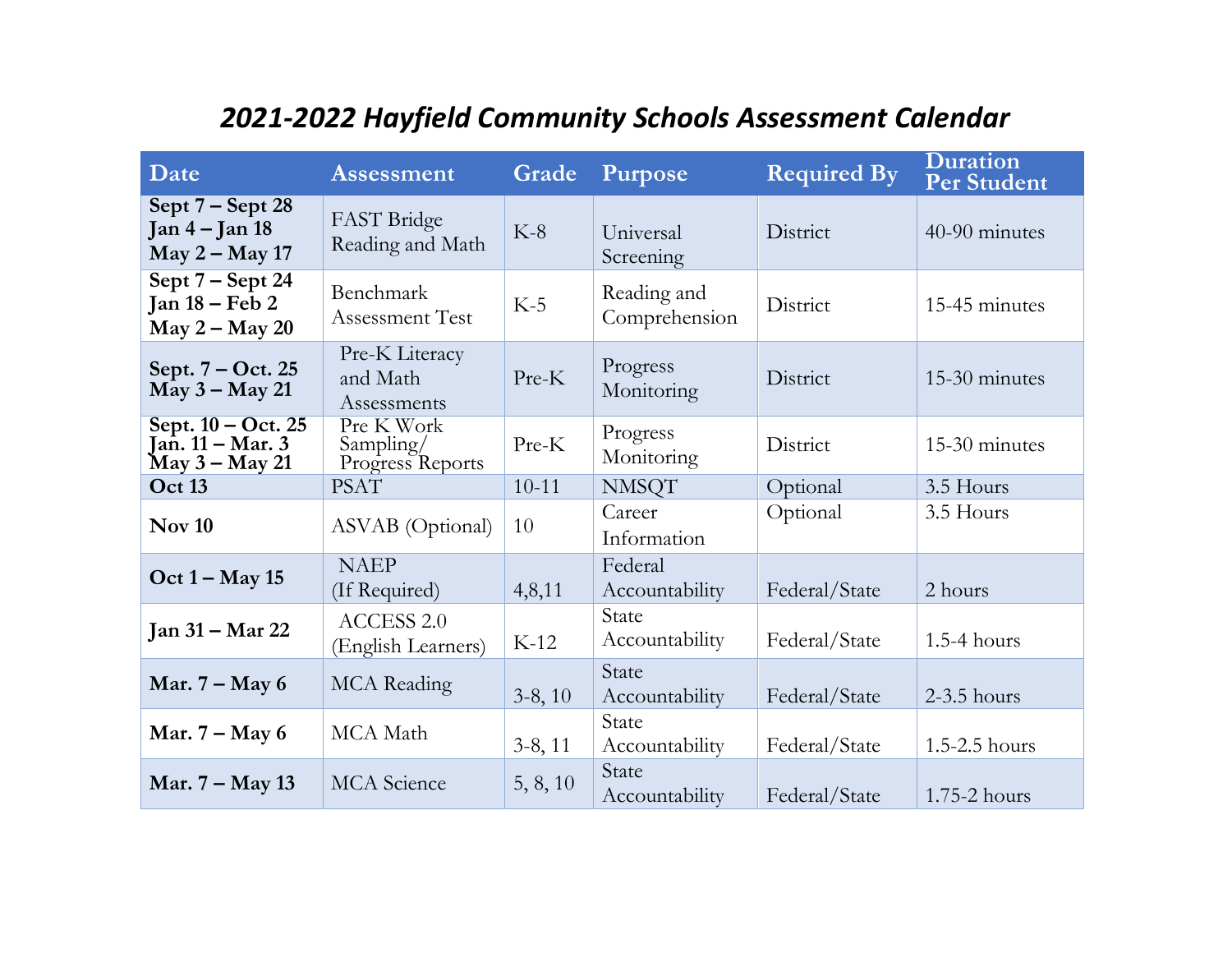|                  | MTAS Reading        |           | State          |               |               |  |  |
|------------------|---------------------|-----------|----------------|---------------|---------------|--|--|
| Mar. $7 - May 6$ | (Select SpEd)       | $3-8, 10$ | Accountability | Federal/State | 45-90 minutes |  |  |
|                  | MTAS Math           |           | State          |               |               |  |  |
| Mar. $7 - May 6$ | (Select SpEd)       | $3-8, 11$ | Accountability | Federal/State | 30-60 minutes |  |  |
|                  | <b>MTAS</b> Science | $3-8, 10$ | State          |               |               |  |  |
| Mar. 7 – May 13  | (Select SpEd)       |           | Accountability | Federal/State | 30-60 minutes |  |  |
| Apr. 5           | <b>ACT</b>          | 11 and    | College        |               |               |  |  |
|                  |                     | few 12    | Readiness      | District      | $3.5-4$ hours |  |  |

More information on each assessment may be accessed at: www.fastbridge/assessments <http://education.state.mn.us/MDE/dse/test/mn/>

[www.act.org](http://www.act.org/)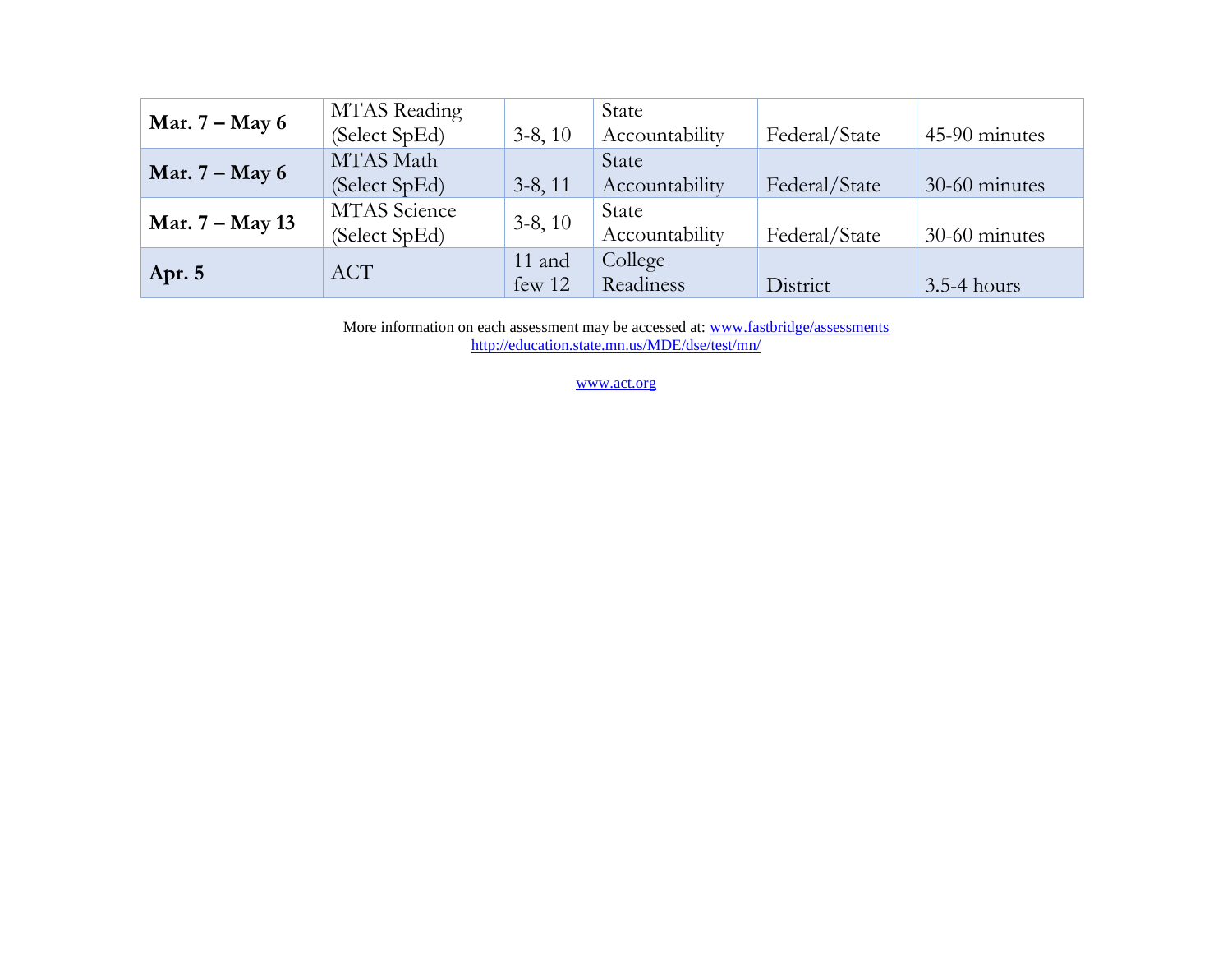|                     | <b>Assessment</b>                       |             | Grade Level $(X = Designated test grades)$ |                           |                |                |                           |                           |                           |             |                           |   |             |                           |             |
|---------------------|-----------------------------------------|-------------|--------------------------------------------|---------------------------|----------------|----------------|---------------------------|---------------------------|---------------------------|-------------|---------------------------|---|-------------|---------------------------|-------------|
|                     |                                         | <b>PreK</b> | $\mathbf K$                                | $\overline{1}$            | $\overline{2}$ | $\overline{3}$ | $\overline{4}$            | $\overline{5}$            | 6                         | 7           | 8                         | 9 | 10          | 11                        | 12          |
|                     | PreK Assessments Literacy               | X           |                                            |                           |                |                |                           |                           |                           |             |                           |   |             |                           |             |
| Fall                | PreK Assessments Math                   | X           |                                            |                           |                |                |                           |                           |                           |             |                           |   |             |                           |             |
| $(Sept-Oct)$        | FAST Bridge Reading/Math K-8            |             | X                                          | $\mathbf X$               | $\mathbf X$    | $\mathbf X$    | X                         | $\mathbf{X}$              | $\mathbf X$               | $\mathbf X$ | $\boldsymbol{\mathrm{X}}$ |   |             |                           |             |
|                     | Pre K Work Sampling/Progress<br>Reports | X           |                                            |                           |                |                |                           |                           |                           |             |                           |   |             |                           |             |
|                     | PreK Assessments Literacy               | $\mathbf X$ |                                            |                           |                |                |                           |                           |                           |             |                           |   |             |                           |             |
| Winter<br>(Dec-Feb) | PreK Assessments Math                   | $\mathbf X$ |                                            |                           |                |                |                           |                           |                           |             |                           |   |             |                           |             |
|                     | FAST Bridge Reading/Math K-8            |             | X                                          | X                         | $\mathbf X$    | X              | X                         | X                         | $\mathbf X$               | $\mathbf X$ | $\boldsymbol{\mathrm{X}}$ |   |             |                           |             |
|                     | PreK Work Sampling/ Progress<br>Reports | X           |                                            |                           |                |                |                           |                           |                           |             |                           |   |             |                           |             |
|                     | <b>ACCESS 2.0 for ELLs</b>              |             | X                                          | $\boldsymbol{\mathrm{X}}$ | $\mathbf X$    | X              | $\boldsymbol{\mathrm{X}}$ | X                         | $\boldsymbol{\mathrm{X}}$ | $\mathbf X$ | X                         | X | $\mathbf X$ | X                         | X           |
|                     | MTAS Reading                            |             |                                            |                           |                | X              | X                         | X                         | $\boldsymbol{\mathrm{X}}$ | $\mathbf X$ | $\mathbf X$               |   | X           |                           |             |
|                     | MTAS Math                               |             |                                            |                           |                | X              | $\boldsymbol{\mathrm{X}}$ | $\mathbf X$               | $\mathbf X$               | $\mathbf X$ | X                         |   |             | X                         |             |
|                     | <b>MTAS</b> Science                     |             |                                            |                           |                |                |                           | $\mathbf X$               |                           |             | X                         |   | X           |                           |             |
|                     | <b>MCA</b> Science                      |             |                                            |                           |                |                |                           | $\boldsymbol{\mathrm{X}}$ |                           |             | X                         |   |             |                           |             |
| Spring              | MCA Math                                |             |                                            |                           |                | X              | X                         | X                         | $\mathbf X$               | $\mathbf X$ | X                         |   |             | X                         |             |
| (Mar-May)           | <b>MCA</b> Reading                      |             |                                            |                           |                | X              | $\boldsymbol{\mathrm{X}}$ | X                         | $\boldsymbol{\mathrm{X}}$ | $\mathbf X$ | $\mathbf X$               |   | X           |                           |             |
|                     | <b>ACT</b>                              |             |                                            |                           |                |                |                           |                           |                           |             |                           |   |             | $\boldsymbol{\mathrm{X}}$ | $\mathbf X$ |
|                     | FAST Bridge Reading/Math K-8            |             | $\boldsymbol{\mathrm{X}}$                  | $\mathbf X$               | $\mathbf X$    | $\mathbf X$    | $\mathbf X$               | X                         | $\boldsymbol{\mathrm{X}}$ | $\mathbf X$ | $\mathbf X$               |   |             |                           |             |
|                     | PreK Assessments Literacy               | X           |                                            |                           |                |                |                           |                           |                           |             |                           |   |             |                           |             |
|                     | PreK Assessments Math                   | X           |                                            |                           |                |                |                           |                           |                           |             |                           |   |             |                           |             |